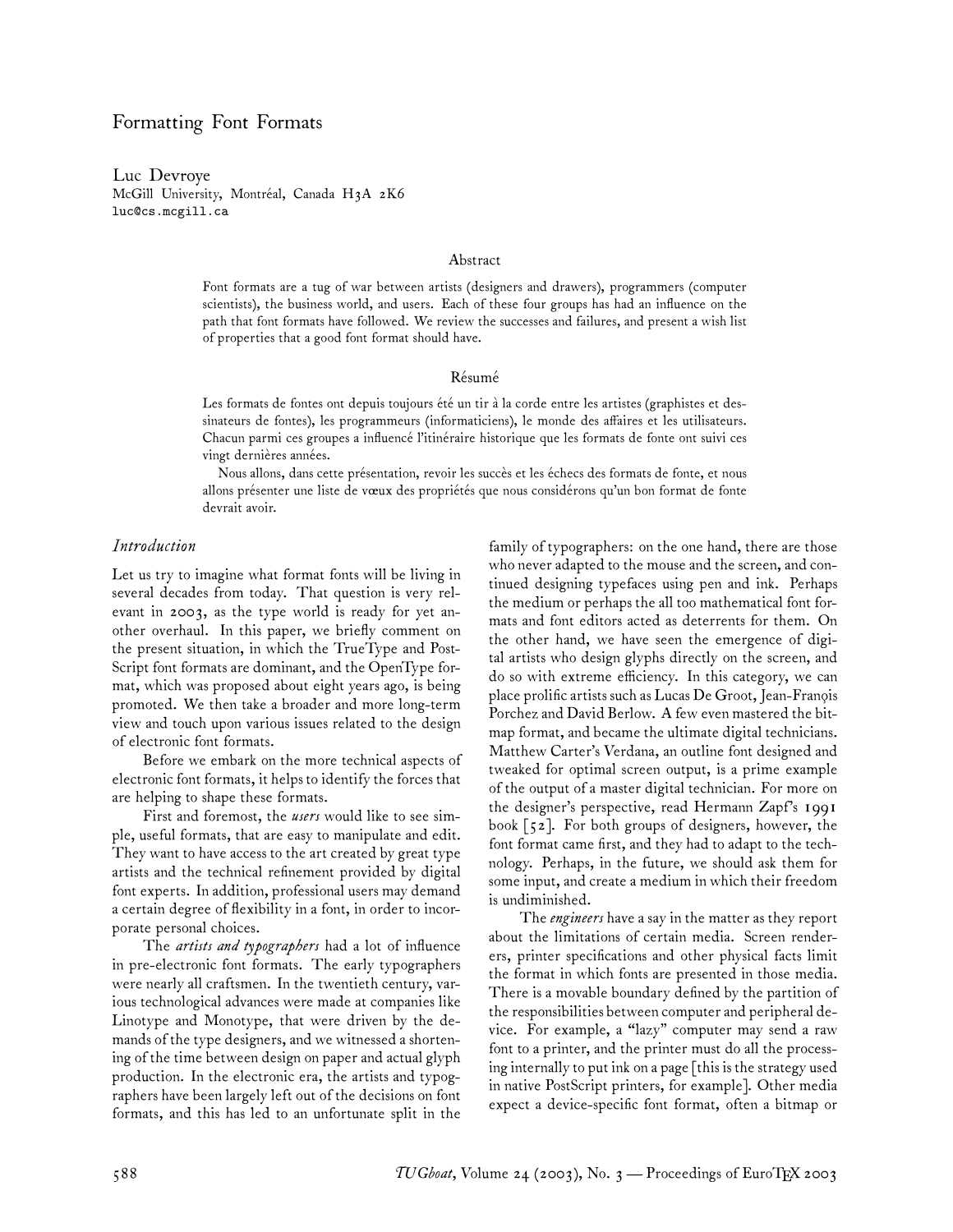pixel font, adapted to the resolution and device specifications. The onus here is on the computer, not the device. In these cases, font formats are sometimes designed by engineers, who have very little typographic training.

*Computer scientists and programmers* (software artists) are increasingly important players. The creators of Post-Script, Geschke and Warnock, who developed PostScript based on the page description language PDL by John Gaffneyin 1976  $\lceil 1 \rceil$ , and the Type 1 and Type 3 font formats  $\lceil 2, 3 \rceil$ , were computer scientists with a graphical vision. PostScript succeeded thanks to its simplicity and flexibility. The influence of Adobe today is in fact largely due to the invention of PostScript. In font software and format design, the computer scientists are largely preoccupied with logical organizations of files and with issues like standardization. This endeavour often carries them away, so, just as with the engineers, this group of people should remain dedicated to the users and the font designers, not the other way around.

Going up the ladder, we find the *vendors, foundries and companies*, whose interests are often commercial, and who by definition are concerned with company reputation, sales volume, market share, proprietary formats, and software strategies. Fonts are often developed as part of larger software packages or in conjunction with certain operating systems. This world also revolves around patents, trademarks and copyrights, the various ways in which software and typefaces may be protected. The actual font format itself that is supported by this group is often the result of various market decisions, the prime example being the story of PostScript, TrueType and OpenType that will be recounted a bit further on.

The final force at work in the creation of a font format is *inertia*, driven by tradition and historical models. An electronic font format is often the result of a modification of a previous format or technology. Backward compatibility is often cited as a requirement for a new format, but this been contradicted by the historic record, with dramatic incompatible quantum jumps in the technology.

The typeface repertoire is rich, with many typefaces existing in only one of several possible formats. Many historic faces only exist in print (in specimen books or old manuscripts), while hundreds if not thousands are only available in metal or wood. In the phototypesetting era— the 1950s to 1980s — , typefaces were stored in photographic format. And finally, in the 1980s, electronic font formats were introduced. Among these, the earliest are the bitmap formats such as "fon", "bdf", and "fnt". In 1982, Jim Warnock and Charles Geschke introduced PostScript [1], and suggested storing glyphs by describing their outlines as Bezier curves. This led to the Type 3 and Type 1 font formats. Knuth also used Bezier curves for outlines, but had the idea of describing glyphs by programs in his METAFONT [30], which was introduced and perfected in the period from 1977– 1985. In 1987–1989, Apple's Sampo Kaasila developed the TrueType format, which was an economic decision to counteract the stranglehold Adobe had on the type technology market at the time with its proprietary Post-Script. Finally, Microsoft and Adobe joined forces in the 1990s to create OpenType in the hope of reconciling TrueType and PostScript. The discussion below will show that this is only a minor technological step. When we look into the future, we must take this varied historical record into account. The electronic era is the first one in which font formats were proprietary — they were designed and "belonged" to one or more companies. In taking the next step in formats, we should steer clear of this trap, and agree on a route that is open to everyone.

It is very likely that the present computer data model, in which the bits are the atoms, and in which bit storage is somehow achieved at the microscopic physical level, will survive for at least a few decades, so we will use words like files and bits in this paper, with the caveat that a future reader may find this vocabulary old-fashioned. Taking a long-term view, we will describe *the hub model* for font storage and manipulation. The details will be described in subsequent sections.

### *The hub model*

A font is an implementation of a typeface: ideally, it contains the full description of that typeface. It is like a complete book— anyone can read it, nothing is missing, the author is clearly identified, and so on. Similarly, a font should thus be implemented in a human-readable "open book" format. None of the previous formats had this. In the metal days, valuable information about the creative process was missing, and only foundries actually owned metal type. TrueType, Type 1 and OpenType fonts are only computer-readable. METAFONT and Type 3 can only be interpreted by programmers and computer scientists. In fact, because of the proliferation of formats, we have TrueType, Type 1 and OpenType versions for hundreds of typefaces, and each version is slightly different from the other one because of technical incompatibilities. In other words, at present, one typeface "lives on" in many fonts, and this is a chaotic situation.

The human-readable mother font for a typeface should exist once, and ideally be frozen forever, just as with a "version" of a piece of software. Additions and modifications of it then yield new fonts. One can swim downstream from the mother font to popular implementations (TrueType, Type 1, et cetera) by filters, but horizontal swimming between OpenType and Type 1, for example, is not recommended, and upstream conversions are to be avoided at all costs.

Font editors at present include Fontographer (owned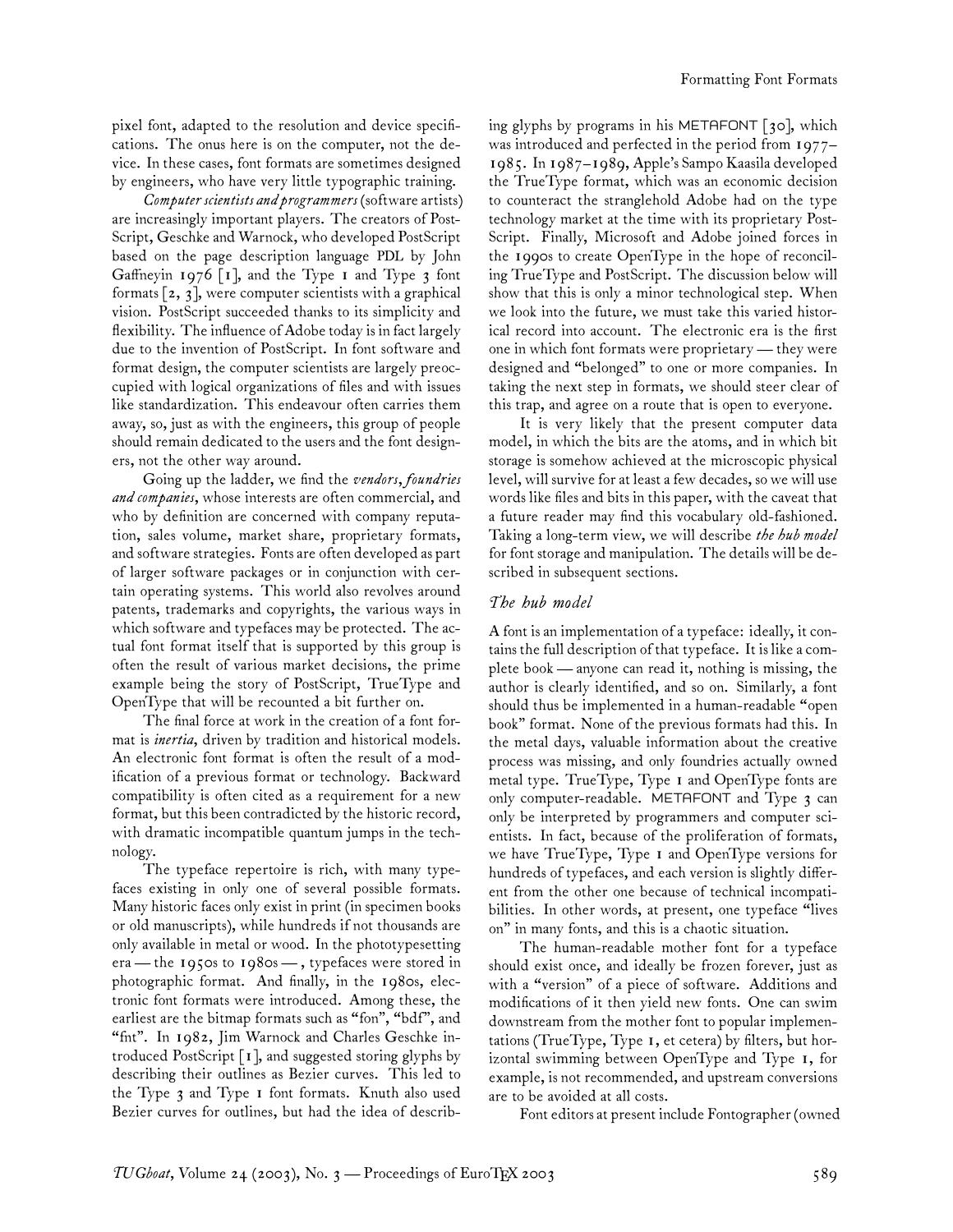by Macromedia, described by Moye [39], FontLab (by Yuri Yarmola), Font Studio (by Letraset), Ikarus (by Peter Karow at URW), FontForge (by George Williams), FontCreator (by Erwin Denissen), Softy (by Dave Emmett), Manutius (by A. Gebert) and Noah (by Yeah Noah). Each operates on one or more formats on one or more computer platforms. New editors should be designed to create or manipulate that mother font, thus leading to a more logical situation. Artists too should be able to directly access that mother font. Printers, screens, applications, and handheld devices can operate on compact electronic formats obtained downstream from the mother font. It should be noted that most serious editors store fonts in an internal human-readable format, and have in fact created models for mother fonts. Most of these do not go beyond a one-to-one translation of the corresponding binary format, however. For surveys on font technology, we refer to the books by André [6], Karow  $[26, 27]$  and Knuth  $[33]$  and the articles by Gonczarowski [17, 18] and André and Hersch [7].

Each of the sections below treats one of the aspects of the mother font in more detail.

### *Outline and pre-outline*

One of the main contributions to computational geometry and computer-aided geometric design was the development of the Bézier curve by James Ferguson, an airplane designer, Pierre Bézier, an engineer with Renault, and de Casteljau, an engineer at the competing French automobile company, Citroën. Two and threedimensional objects could be described and approximated rather simply by concatenating sections of curves. This is, in fact, a way of transforming a physical object into a number of bits, and thus, a way of compaction. One can take a 1MB high-detail photograph or scan of a letter, which after compaction by standard methods such as "zip" (which uses a mix of Huffman and Lempel-Ziv coding) may be reduced to 200 kilobytes or so. Yet, by just storing the collection of Bézier curves, the same letter can be locked in memory using under a kilobyte, as the formula for an  $n$ -th order Bézier curve requires just the knowledge of  $n + 1$  control points  $x_0, x_1, \ldots, x_n$  in the plane:

$$
x(t) = \sum_{i=0}^{n} {n \choose i} t^{i} (1-t)^{n-i} \cdot x_i , 0 \le t \le 1.
$$

Here  $x(t)$  is a parametric curve, a continuous convex combination of the control points (hence, the Bézier curve stays within the polygon formed by the control points), starting at  $x_0$  and ending at  $x_n$ . The mathematical properties of Bézier curves and splines in general are described by Farin [15] and Su and Liu [45].

It was only natural that PostScript and METAFONT adopted the Bézier curve: their creators settled on the

cubic Bézier curve ( $n = 3$ ). TrueType uses quadratic Bézier curves ( $n = 2$ ), which was an unfortunate decision, as a quadratic Bézier curve can without loss be transformed into a cubic one (given  $x_0, x_1, x_2$ , set  $y_0 =$  $x_0, y_1 = (2x_1 + x_0)/3, y_2 = (2x_1 + x_2)/3, y_3 = x_2,$ to obtain the cubic control points  $y_i$ ), but not vice versa. So, Type 1 is downstream from TrueType, yet, cubic approximations are usually heralded as being more compact than quadratic approximations. Artists report that cubic curves have a richer palette than quadratic curves.

Bézier curves cannot represent circles without error, no matter how large n is [for the mathematically inclined, this is an excellent exercise]. For example, a 90 degree circle arc is best approximated by a cubic Bézier if we take the control points  $(0, 1), (a, 1), (1, a), (1, 0),$ and  $a = (4/3)(\sqrt{2} - 1) = 0.5522847498...$  This omission could have been rectified if Bézier had allowed parametric descriptions involving either a square root or a trigonometric function.

Type designers who work with type on screen are in fact Bézier point placement artists. Their instrument is the mouse. This is very hard, as many control points are not on the curves, and continuity of derivatives between adjacent Bézier sections is difficult to achive by the naked eye. Some designers still use pen and paper, and rely on scanners for computer input. Yet others, used to software for artists, are good at placing points that are related to Bézier curves indirectly, such as demonstrated by Böhm splines [10], where smooth continuous derivative Bézier sections are implied.

Hobby [23] and Knuth [30] developed an algorithm for constructing a sequence of Bézier curves that is forced to visit the designer's set of points. This algorithm is built in METAFONT  $\lceil 30, p. 131 \rceil$ , and can be a great on-line tool for some. We call such ways of describing outlines "pre-outlines".

To summarize, the mother font should be flexible and permit choices between any of a number of outline and pre-outline formats, as long as each format defines a mathematical curve in a unique manner. Concatenations of Bézier curves of any degree (with  $n$  being a parameter) should be allowed, as well as several pre-outline formats to accommodate the typographers at large. At least one spline model should be included that stores circle arcs without any error, so that we can finally have exact approximations of those fantastic geometric ruler and compass creations of masters like Philippe Grandjean, the designer of the Romain du roi (1693–1745).

### *Ink models*

The two main formats, TrueType and Type 1, and their derivative, OpenType, are all based on a primitive ink model, based on the principle that a character is defined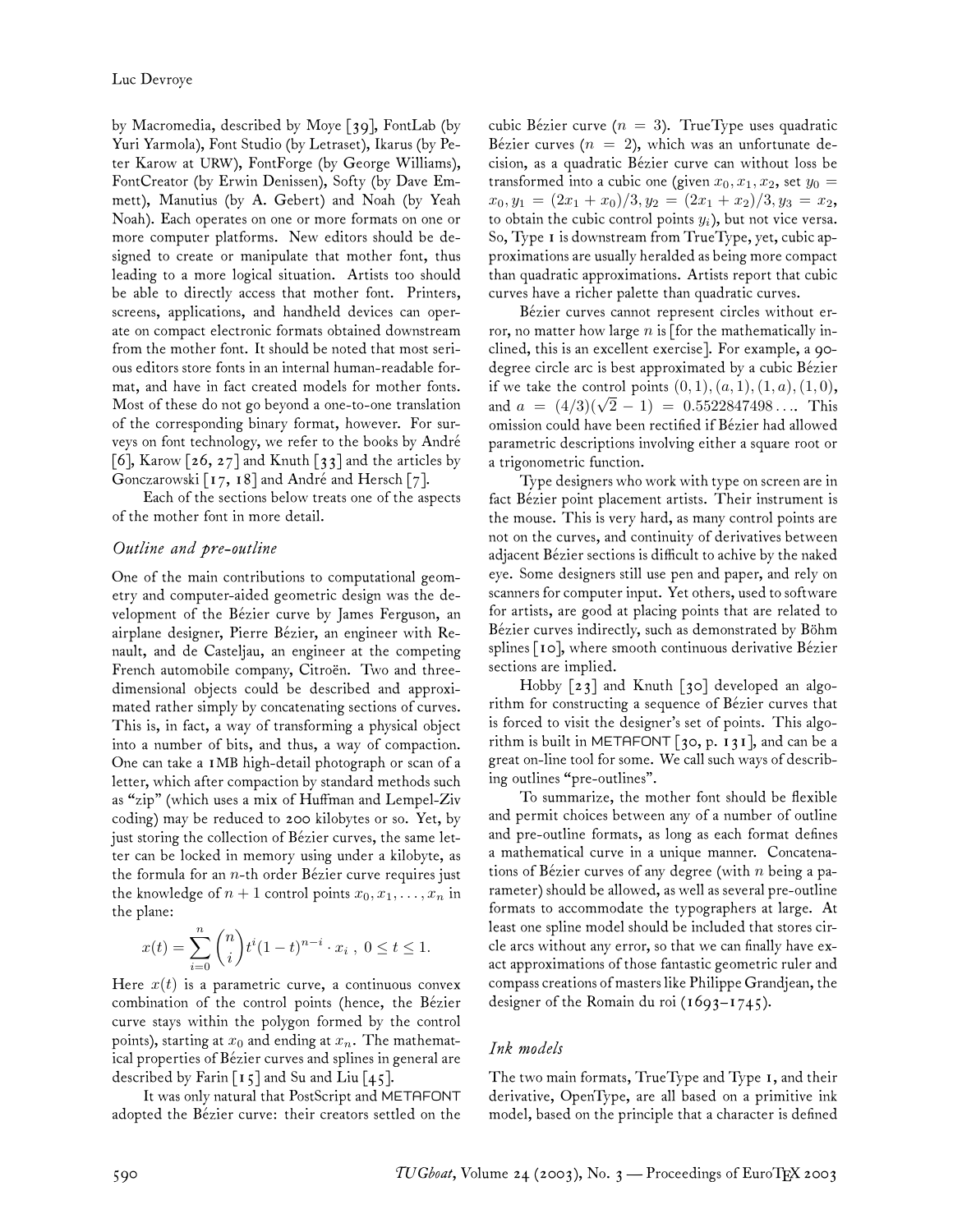by a number of closed outlines, which are then filled with ink according to the non-zero winding number rule. This means that if a point or pixel is in a given region, then its color, black or white, can be determined by drawing a ray from that point to infinity (in any direction!) and keeping a weighted count of the outlines crossed. A weight of one is given to a clockwise turning contour and minus one to a counter-clockwise contour at each crossing point. But this is clearly not how we place ink on paper at home, where overwriting and erasing are two primary operations. Also, one should be able to work with many black/white images, perhaps levels of images, and define a final image as a logical operation on component images, using operators like "or", "and", "exclusive or", and "not". One should be able to mark a region black or white by pointing to it  $\frac{1}{10}$  in other words, the region containing "x" should always be black.

Stroke fonts are distinguished from outline fonts by their ink model: a stroke is defined, perhaps by a collection of splines of Bézier curves, and ink is placed by following the stroke with a brush or nibbed pen, perhaps tilted at an angle or suitably shaped. Japanese and Chinese seem like prime territory for such fonts. But closer to home, we should not forget about the characters that are created by the interaction between a pen and a tablet, as on palm-held devices, or signatures made with a magnetic pen, or input from a computer tablet. A person's handwriting is often better captured by letting the person write on a tablet (so that we obtain the stroke points in chronological order, with dynamic information), as opposed to scanning the individual's handwriting. Tablet input is naturally translated into strokes.

The recommendation to allow many ink models sounds like an extension of the PostScript graphical model, but it can be organized by rasterizers and printers without too much trouble as all can be internally reduced to outlines (out of sight of the font designer!) and to the classical non-zero winding number rule. The extension is suggested, once again, to make type design easier, more universal, more current and more accessible.

### *Path complexities*

Outlines and curve data are not unrestricted in our present electronic formats. For example, paths in Post-Script and thus Type 1 are limited to about 750 control points. Such limitations make it impossible to store certain complex characters as are found in ornaments, decorative initial caps, and outlines based on high resolution scans. TrueType has higher limits, but the mother font should in principle have no limit. Limits could be introduced by various formats downstream, and by various viewing media even further downstream, but it should not be introduced at the mother font level.

## *Accuracy*

Outlines in any form require mathematical input. As points need to be represented in a unique manner across all platforms, it is imperative that all mathematical descriptions be in terms of integers. For example, a point can simply be  $(x, y)$ , where x and y are integers, but it can also be  $(x/x', y/y')$  where  $x, x', y, y'$  are integers, so that we can attain all rational numbers. At present, assuming that a character occupies the square  $[0,1]^2$ , points in that square can be addressed as  $(x/1000, y/1000)$ with  $x, y$  integer, as is common in Type 1. Type 1 permits higher values than 1000, but not all interpreters of Type 1 fonts are happy with such. In TrueType, the 1000 $\times$ 1000 box is replaced by 2048 $\times$ 2048. The different box sizes shows that there is no lossless horizontal conversion between TrueType and Type 1, as  $x/1000 =$  $y/2048$  implies that  $x$  must be a multiple of 125 and  $y$  a multiple of 256, and any other values imply a loss in accuracy. OpenType inherits the Type 1 restriction for its CFF style implementation, and the TrueType restriction otherwise.

It is incomprehensible that no one has even attempted to increase these limits of accuracy. Picture a complex character consisting of 50 rows and 50 columns of circles that touch other. In a 1000×1000 integer box, this would force the radius of each circle to be 5. In a cubic Bézier implementation of a quarter circle, we need to place the control points at  $(0, 5), (a, 5), (5, a), (5, 0)$ , and must select the values  $1, 2, 3$  or 4 for a, recalling that the ideal value is about 2.75 (see above). By picking  $a = 3$ , the circles will be far from perfect!

There is an even more compelling reason why the accuracy must be increased: the historical record. As we scan historical designs, in our quest to store everything in some electronic format for the future, we must ensure that as little as possible is lost in the process. Just as the noise in old LPs was due to mechanical limitations, so is the noise introduced by storing valuable designs using less-than-ideal accuracy. Reconstruction and de-noising will be difficult once the damage is done.

In a 1000 $\times$ 1000 box, storing a point  $(x, y)$  requires about 20 bits. In a 1 million by 1 million box, the storage increases to about 40 bits, and for an unimaginable 1 billion by I billion box, the storage increases to about 60 bits. Thus, by doubling the storage requirements, we can in fact increase the number of point positions by a factor of one million! By tripling, that multiplication factor becomes one trillion. In other words, this is a change that comes relatively cheaply. Furthermore, since the mother font is upstream of everything else, one can always drop down to lower accuracies when moving downstream. For storing points, perhaps the best method is to work with  $(x, y, n)$ , where *n* is the accuracy, and *x* and *y* are inte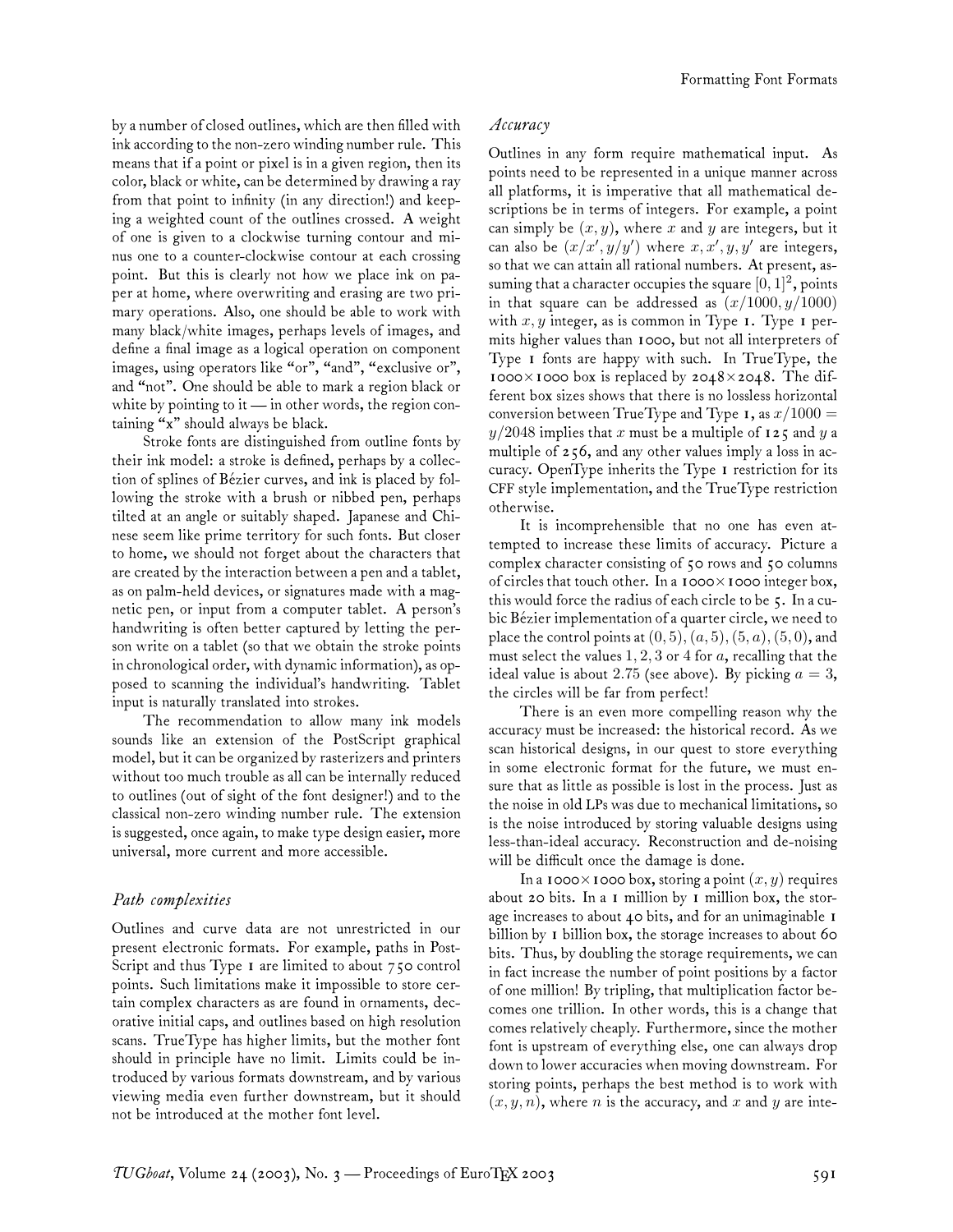gers in or near the range  $[0 \dots n]$ . The triple then represents  $(x/n, y/n)$ . The value of n should not a priori be restricted. Accuracy should be a variable parameter, perhaps different from font to font.

It must be mentioned that accuracy is not an issue in a pure PostScript type format such as Type 3, and that theoretically, in a Type 1 font, it can be controlled by the Font Matrix, although, in practice, many applications expect a 1000×1000 matrix.

## *Programming and fonts*

The current crop of electronic font formats are just tables. Just as with their metal counterparts, they are dead objects that require manipulation by an external master or computer program. Even though some companies claim that their fonts are programs, this is false, with the exception of METAFONT and Type 3, which were both major steps forward in font technology. In addition, some TrueType fonts have some bits of code in their hinting sections, but it is debatable whether this should be considered as a program or a table.

The Type 3 format allows the use of the full Post-Script language: there are parameters, variables, conditional instructions and loops. It is possible to make randomized fonts, e.g., for the simulation of handwriting, and to create connected context-sensitive glyphs. Characters can be programmed in terms of tunable parameters. Perhaps the simplest tunable fonts are the multiple master fonts that Adobe proposed in the 1990s, in which one can vary one or more parameters to interpolate between extremal fonts. Of course, this can be emulated in Type 3 fonts. METAFONT has similar capabilities, and, in fact, Knuth demonstrated with his Computer Modern family [32] that one program per glyph suffices to create a family of 72 component fonts, ranging from typewriter type to serif and sans serif (see also  $\lceil q \rceil$ ). Other attempts at parametrization, such as Infinifont (McQueen and Beausoleil, [38]) and LiveType (Shamir and Rappoport,  $[42, 43]$  were short-lived.

The disadvantage of such programmable fonts is the necessity to have at one's fingertips, in printers, and in applications, powerful interpreters or on-the-fly converters to other formats. Furthermore, the danger of a virus lurks in every piece of code— indeed, executing a Type 3 "font" can have as side effect the creation or deletion of one or more files. Finally, interpreters for powerful languages are often legally protected and can only be licensed at enormous fees. With language features wisely restricted to purely mathematical and graphical operations, one should be able to flag mother fonts that contain active code, analogous to the present flagging of multiple master fonts.

Reviving the idea of programmable fonts will have enormous benefits for mathematical typesetting. Knuth's model (METAFONT  $+$  TEX, [31]) is now over 20 years old, and has a few shortcomings that require an update. There should be a continuum of optically adjusted symbols like brackets and parentheses, with line thickness and size adapted to the surrounding text. At present, the symbols are selected from a finite set, which often leads to aesthetic mismatches. Improvements should be made in optical size matching of subscripts and superscripts.

Of course, optically and continuously adjusted symbols are only part of my mathematical typesetting wishlist. There should ideally be a symbiosis of figures, formulas and text, all playing and interacting on the page, a bit as with blackboard mathematics in the hands of a master mathematician. This requires a paradigm that transcends TFX.

In the area of randomized fonts for the simulation of handwriting, we refer to Devroye and McDougall  $\lceil i \, \cdot \, \cdot \rceil$ for a theoretical development and some crude examples, to Desruisseaux [12] for a thoroughly researched font called MetamorFont, and to André and Borghi [5], Dooijes [14] and van Blokland and van Rossum [50] for earlier attempts in this direction. All these developments used the programming power of Type 3 to create random-looking characters that are either based on a sample of one's handwriting (as in the first reference above) or that are constructed artificially by programming the randomness in the outlines (as in Metamor-Font). It would be a shame not to include a random number generator in the specification of the mother font. Of course, one should make sure that the random sequence generated can be "replayed" for debugging purposes.

# *Ligatures and context sensitivity*

Ligatures are combinations of two or more characters. Context sensitive characters are single characters that change shape as a function of their context or neighborhood. The activation of a context sensitive change should always be the responsibility of the application— the font should only contain the various shapes without getting involved in questions related to context.

This separation of form and application should also apply to ligatures. Fonts provide the shapes only. This division has been rigorously supported in the META-FONT  $+$  TEX model, with TEX taking care of the actual activation of ligatures. In OpenType, a GSUB table was introduced that in combination with software such as InDesign will activate ligatures. However, which letters react in what manner is stored in the GSUB table, so that the separation is less clear, forcing the font designers to worry about non-artistic issues, and thus making the design process too hard. Artists can hardly be expected to design GSUB tables!

Arabic requires a large number of ligatures for proper typesetting (see, e.g., Smitshuijzen AbiFarès,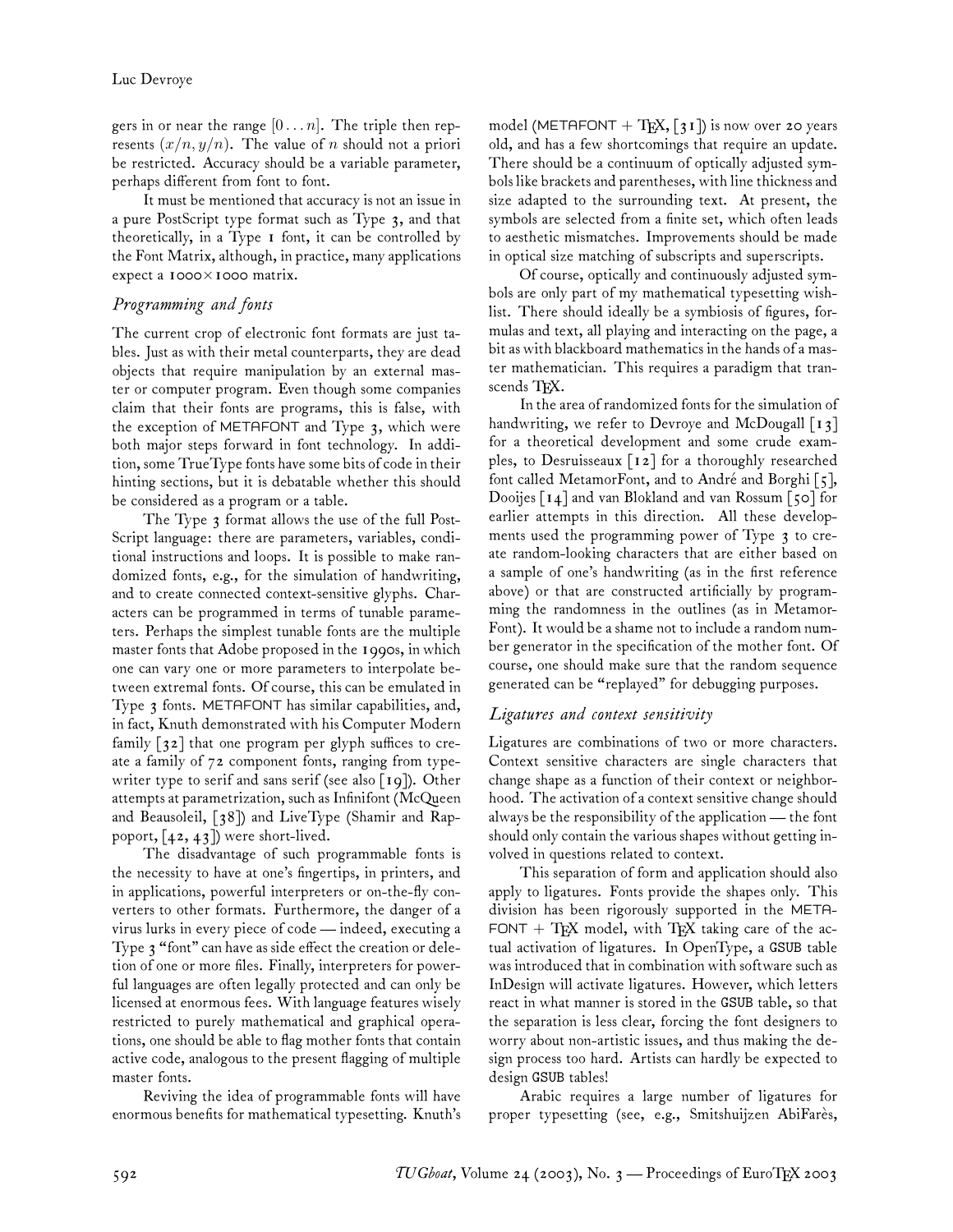[44]). However, a large number may also be required for Latin handwriting. The author has experimented with ligatures in an interesting way, creating glyphs in Type 3 with a tablet for about 1600 ligatures. These consisted of the most popular pairs of letters, with a distinction between starting pairs in words, ending pairs, and midword pairs. In addition, triples were added, again by popularity as measured in a large body of text. Finally, single letters came in three forms, starting letters, sentinels, and mid-word letters. Combinations of capitals with one or two trailing lower case characters were also thrown into the collection. Given a text, a small program decided on the optimal composition of a word using these ligatures thanks to a formula based on rewards and penalties. Others can improve the typesetting by changing that parsing program, without touching the font file, keeping the activation of the ligatures away from the fonts.

## *Bitmaps and images*

The preservation and restoration of old typefaces if done in outline format requires an increased accuracy. Nevertheless, at some point, a crucial transformation from bitmap or image to outline is necessary. This process is often called tracing or auto-tracing. Algorithms for this abound (see Avrahami and Pratt [9], Plass and Stone [40], Itoh and Ohno [24], Gonczarowski [16], Schneider [41], Lejun, Hao and Wah [34], or Mazzucato [37]). However, the perfectionists may wish to keep the original image, rather than the possibly polluted outline. The storage may be prohibitive, but one might want to compress the images by clever lossless (or reversible) compression methods that are designed to look for straight edges and smooth outlines. Such dedicated or "smart" compression methods may yield high compression ratios. The mother font should allow for the storage of bitmaps of extremely fine grain.

It is not far-fetched to project that one day, all fonts will be stored in a compressed bitmap format, with storage capabilities expanding at an enormous pace, and with smart compression an active area of research in information theory. The benefit of such a format is that the design of a font editor will be much easier, while the editing process itself will feel more natural to the typographers. In fact, paper and electronic format will converge again.

## *Standardization and coding*

The effort to standardize the naming of symbols and the positioning (or: coding) of symbols by attaching permanent numbers to each of them, should continue. Unicode has changed the typographic scene in this respect, but it is unrealistic to expect each font to be "complete", using whatever definition of "complete" one wants. For one thing, new symbols are invented daily, so that the standardizers will never be able to keep up. Furthermore, special unique and innovative glyphs add to the value of a typeface, especially if no other typeface offers them. It is in the human nature to create and invent, and thus, the mother font should not be tied to one particular coding scheme. It could be flagged as Unicode-compliant or Unicode-subset-compliant, but in the matter of encoding and naming, we cannot the predict the future— who could have predicted the Euro symbol in 1970 — , and therefore have to recommend that mother fonts be unrestricted.

The number of glyphs in one font should not a priori be limited. Each glyph should have a name and an integer-valued position, but the maximal value among those integers should have no obvious bound, not even the seemingly large bound that comes with Unicode.

### *Font information*

One of the key components of the mother font relates to the information and history of the typeface and the font. Each font or typeface has a genealogical history. There is an ancestral tree or dag (directed acyclic graph) that explains the present. The tree should be shown, and each node and link in it explained and if possible, dated. It is a pipedream to think that one can have a permanent font information depository somewhere. The best we can hope for is to make the font information an essential part of the mother font. In many cases, the ancestors can and should be traced back to the days of metal type.

Font names should be unique, perhaps by introducing foundry letters and short version numbers in the font name. In no case should information about the font be separated into a "readme" file, another invention of the eager computer scientists. The font information should explain the absolute and earliest origins of the typeface. It should then report on the changes, revivals, additions, and extensions that have transformed the original typeface into this font. Clearly, this information can be erased and fraudulently altered, but no practical system will prevent this. At present, many foundries such as Adobe and Linotype do not mention the typographer who created the typeface anywhere in or near the font. They offer biographies of their designers on web pages that may one day disappear while their information-starved fonts survive. Thus, the information field should be used to pay a permanent tribute to the creators, typographers and artistic forefathers.

### *Human-readable format*

The mother font has to exist in a simple human-readable form. For TrueType and OpenType, the TTX tool by van Blokland and van Rossum [51] permits a one-to-one transformation between the binary font file and a human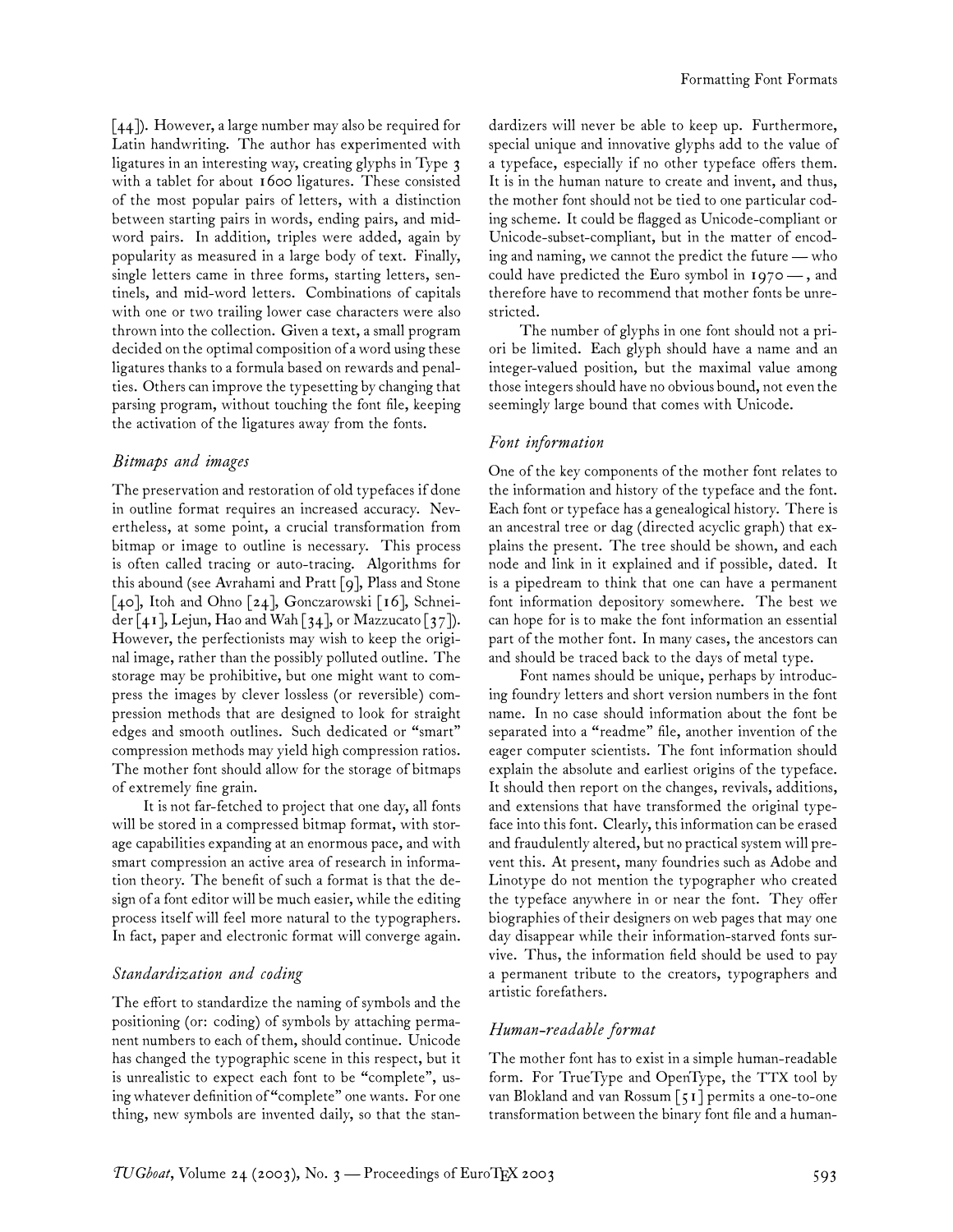readable XML file. Other examples of such mapping programs exist for other formats. Non-commercial formats such as METAFONT essentially exist only in text format.

Motivated by the simple requirement that anyone, even a person without appropriate software, or without software attached to a certain decade, can read and interpret the instructions, all font information and all outlines must be readily accessible. Adding an accent or dieresis to a character should be a trivial operation. And importantly, even moderately capable programmers should be able to write simple code to act upon the mother font to achieve a certain effect. For all these reasons, a binary model should be excluded. Those who argue that the storage may be prohibitive should be reminded that fonts can be compressed on the fly when sent over a network or to a device.

### *Automated operations*

In any typeface, metric and kerning information is essential. Kindersley [28] has provided nice ideas on how letters should be spaced. At URW in  $[47, 48, 49]$ , an attempt was made at automating character spacing through internal programs cryptically called hz and Kq. The choice of spacing around each character requires a certain amount of expertise, and a well-kerned font is out of reach of most typographers. Therefore, the mother font should have flags that indicate the automation of the process of determining the sidebearings of the characters and the kerning between all pairs of glyphs. And if set, another parameter could be used to select an algorithm from a collection of possible algorithms, with further parameters left to the user's choice. The kerning algorithms should be unambiguously defined, but not in a programming language. In this manner, automation and hand-kerning can coexist, and one can override the other.

Hinting is uniquely tied to electronic fonts, as earlier formats were not concerned with discretized media. It too can be dealt with in the way suggested above for kerning, via the setting of a parameter which selects one of the built-in hand-kerned data sets, or one of the automated algorithms. Examples of the latter are described by Karow [25], Andler [4], Hersch and Bitrisey [21] and Herz and Hersch [22]. An argument could be made to exclude hinting altogether from a font, and insist that it is the responsibility of the printing or screening device.

### *Addendum*

Since the paper was first written in 2003, we have become aware of some independent attempts at text-based mother formats for font sources. These include the UFO (unified font object) file format introduced in October 2004 at the ATypI meeting in Prague by the Letterror people, Erik van Blokland and Just van Rossum. Furthermore, George Williams's internal SFD (spline font database font format) for his FontForge font editor also constitutes an attempt in this direction.

## *References*

- [1] Adobe Systems, *PostScript Language Reference Manual*, Addison-Wesley, Reading, MA, 1990a.
- [2] Adobe Systems, *Adobe Type 1 Font Format*, Addison-Wesley, Reading, MA, 1990b.
- [3] Adobe Systems, *Adobe Font Metric Files Specification Version 3.0*, Adobe, 1990c.
- [4] S. F. Andler, "Automatic generation of gridfitting hints for rasterization of outline fonts", in: *Proceedings of the International Conference on Electronic Publishing, Document Manipulation & Typography, Gaithersburg, Maryland, September 1990* (edited by R. Furuta), pp. 221–234, New York, 1990.
- [5] J. André and B. Borghi, "Dynamic fonts", in: *Raster Imaging and Digital Typography* (edited by J. André and R. D. Hersch), pp. 198–204, Cambridge University Press, Cambridge, 1989.
- [6] J. André, "Création de fontes et typographie numérique", IRISA, Campus de Beaulieu, Rennes, 1993.
- [7] J. André, "An introduction to digital type", in: *Visual and Technical Aspects of Types* (edited by R. D. Hersch), pp. 56–63, Cambridge University Press, Cambridge, UK, 1993.
- [8] J. André, "Ligatures & informatique", *Cahiers GUTenberg*, vol. 22, pp. 61–86, 1995.
- [9] G. Avrahami and V. Pratt, "Sub-pixel edge detection in character digitization", in: *Raster Imaging and Digital Typography II* (edited by R. A. Morris and J. André), pp. 54–64, Cambridge University Press, Cambridge, 1991.
- [10] W. Böhm, "Cubic B-Spline curves and surfaces in computer-aided geometric design", *Computing*, vol. 19, pp. 29–34, 1977.
- [11] W. Böhm, G. Farin, and J. Kahmann, "A survey of curve and surface methods in CAGD", *Computer-Aided Geometric Design*, vol. 1, pp. 1–60, 1984.
- [12] B. Desruisseaux, "Random dynamic fonts", M.Sc. thesis, School of Computer Science, McGill University, Montreal, Canada, October 1996.
- [13] L. Devroye and M. McDougall, "Random fonts for the simulation of handwriting", *Electronic Publishing (EP—ODD)*, vol. 8, pp. 281–294, 1995.
- [14] E. H. Dooijes, "Rendition of quasi-calligraphic script defined by pen trajectory", *Raster Imaging and Digital Typography*, in: *Raster Imaging*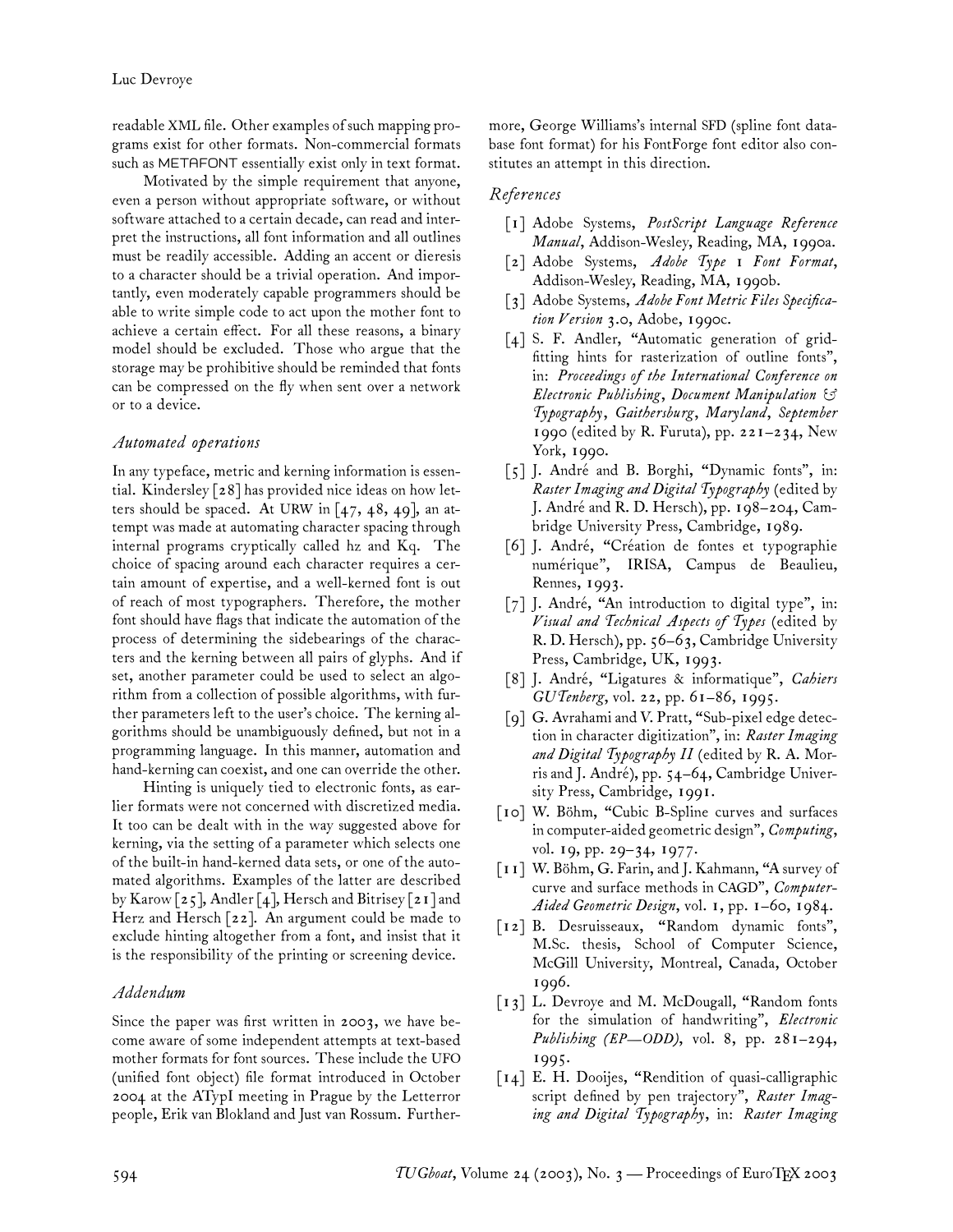*and Digital Typography: Proceedings of the International Conferences, Ecole Polytechnique Fédérale, Lausanne, Switzerland, October 1989* (edited by J. André and R. D. Hersch), pp. 251–260, Cambridge University Press, Cambridge, 1989.

- [15] G. Farin, *Curves and Surfaces for CAGD, A Practical Guide*, Academic Press, New York, 1993.
- [16] J. Gonczarowski, "A fast approach to auto-tracing (with parametric cubics)", in: *Raster Imaging and Digital Typography* (edited by R. A. Morris and J. André), vol. 2, pp. 1–15, Cambridge University Press, Cambridge, 1991.
- [17] J. Gonczarowski, "Industry standard outline font formats", in: *Visual and Technical Aspects of Types* (edited by R. D. Hersch), pp. 110–125, Cambridge University Press, Cambridge, UK, 1993.
- [18] J. Gonczarowski, "Curve techniques by autotracing", in: *Visual and Technical Aspects of Types* (edited by R. D. Hersch), pp.  $126-147$ , Cambridge University Press, Cambridge, UK, 1993.
- [19] Y. Haralambous, "Parametrization of PostScript fonts through METAFONT — an alternative to Adobe multiple master fonts", *Electronic Publishing (EP—ODD)*, vol. 6, pp. 145–157, 1993.
- [20] Y. Haralambous, "Tour du monde des ligatures", *Cahiers GUTenberg*, vol. 22, pp. 87–100, 1995.
- [21] R. D. Hersch and C. Bitrisey, "Model-based matching and hinting of fonts", *ACM Computer Graphics*, vol. 25, pp. 71–80, 1991.
- [22] J. Herz and R. D. Hersch, "Towards a universal auto-hinting system for typographic shapes", *Electronic Publishing (EP—ODD)*, vol. 7, pp. 251–260, Special issue on Typography, John Wiley, 1994.
- [23] J. D. Hobby, "Smooth, easy to compute interpolating splines", *Discrete Computational Geometry*, vol. 1, pp. 123–140, 1986.
- [24] K. Itoh and Y. Ohno, "A curve fitting algorithm for character fonts", *Electronic Publishing (EP— ODD)*, vol. 6, pp. 195–205, 1993.
- [25] P. Karow, "Automatic hinting for intelligent font scaling", in: *Raster Imaging and Digital Typography: Proceedings of the International Conferences, Ecole Polytechnique Fédérale, Lausanne, Switzerland, October 1989* (edited by J. André and R. D. Hersch), pp. 232–241, New York, 1989.
- [26] P. Karow, *Digital Typefaces*, Springer-Verlag, Berlin, 1994a.
- [27] P. Karow, *Font Technology*, Springer-Verlag, Berlin, 1994b.
- [28] D. Kindersley, *Optical Letter Spacing for New Printing Systems*, Wynkyn de Worde Society, dis-

tributed by Lund Humphries Publishers Ltd., 26 Litchfield St. London WC2, 1976.

- [29] D. Kindersley and N. Wiseman, "Computer-Aided Letter Design", *Printing World*, pp. 12– 17, 1979.
- [30] D. E. Knuth, *The METAFONT book*, Addison-Wesley, Reading, MA, 1986a.
- [31] D. E. Knuth, *The TEXbook*, Addison-Wesley, Reading, Mass, 1986b.
- [32] D. E. Knuth, *Computer Modern Typefaces*, Addison-Wesley, Reading, Mass, 1986c.
- [33] D. E. Knuth, *Digital Typography*, Cambridge University Press, 1999.
- [34] S. Lejun, Z. Hao, and C. K. Wah, "FontScript -A Chinese font generation system", in: *Proceedings of the International Conference on Chinese Computing (ICC94)*, pp. 1–9, 1994.
- [35] C. W. Liao and J. S. Huang, "Font generation by beta-spline curve", *Computers and Graphics*, vol. 15, pp. 527–534, 1991.
- [36] J. R. Manning, "Continuity conditions for spline curves", *The Computer Journal*, vol. 17, pp. 181– 186, 1974.
- [37] S. Mazzucato, "Optimization of Bézier outlines and automatic font generation", M.Sc. thesis, School of Computer Science, McGill University, Montreal, Canada, 1994.
- [38] C. D. McQueen III and R. G. Beausoleil, "Infinifont: a parametric font generation system", *Electronic Publishing (EP—ODD)*, vol. 6, pp. 117– 132, 1993.
- [39] S. Moye, *Fontographer: Type by Design*, MIS Press, 1995.
- [40] M. Plass and M. Stone, "Curve-fitting with piecewise parametric cubics", *Computer Graphics*, vol. 17, pp. 229–239, 1983.
- [41] P. J. Schneider, "An algorithm for automatically fitting digitized curves", in: *Graphics Gems* (edited by A. S. Glassner), pp. 612–626, Academic Press, San Diego, CA, 1990.
- [42] A. Shamir and A. Rappoport, "Extraction of typographic elements from outline representations of fonts", *Computer Graphics Forum*, vol. 15(3), pp. 259–268, 1996.
- [43] A. Shamir and A. Rappoport, "LiveType: a Parametric Font Model Based on Features and Constraints", Technical Report TR-97-11, Institute of Computer Science, The Hebrew University, 1997.
- [44] H. Smitshuijzen AbiFarès, *Arabic Typography*, Saqi Books, London, 2001.